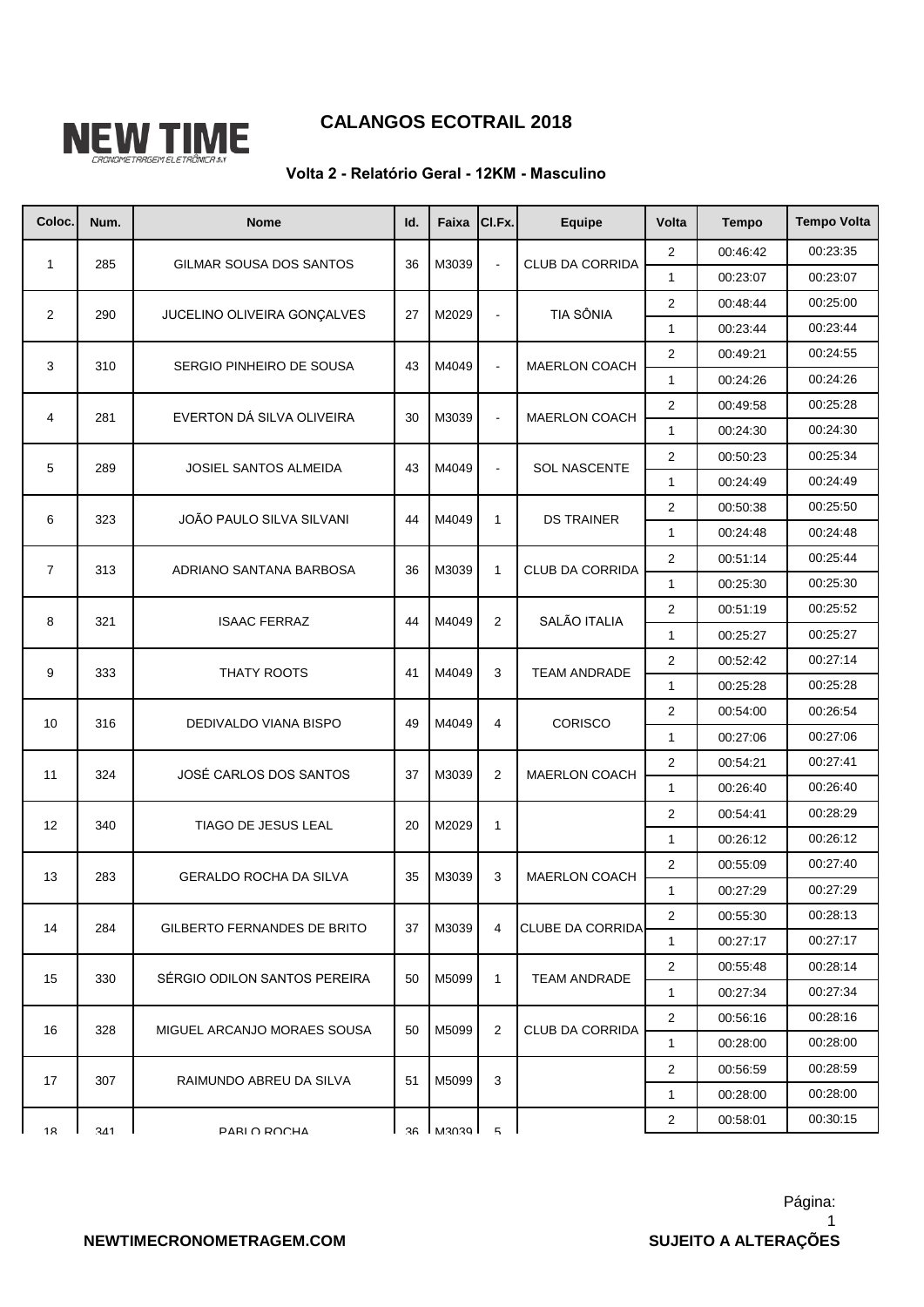|     | UTT |                                 | υu |               | $\check{ }$    |                                      |                |          |          |
|-----|-----|---------------------------------|----|---------------|----------------|--------------------------------------|----------------|----------|----------|
| J ب |     | ה השבט הסטה וה                  |    | <b>IVIUUU</b> |                |                                      | $\mathbf{1}$   | 00:27:46 | 00:27:46 |
| 19  | 291 | <b>JURANDI SILVA GOMES</b>      | 41 | M4049         | 5              | <b>RUN CLUB</b><br><b>ITAPETINGA</b> | $\overline{2}$ | 00:58:50 | 00:29:43 |
|     |     |                                 |    |               |                |                                      | $\mathbf{1}$   | 00:29:07 | 00:29:07 |
| 20  | 277 | <b>CELSO SOARES MOITINHO</b>    | 51 | M5099         | $\overline{4}$ | <b>BELÔ RUNNING</b>                  | 2              | 00:58:51 | 00:29:45 |
|     |     |                                 |    |               |                |                                      | $\mathbf{1}$   | 00:29:06 | 00:29:06 |
|     |     | VINICIUS LEMOS DE CARVALHO      |    |               |                |                                      | 2              | 01:01:14 | 00:31:55 |
| 21  | 334 | CARVALHO                        | 44 | M4049         | 6              | <b>VL TRAINER RUN</b>                | $\mathbf{1}$   | 00:29:19 | 00:29:19 |
| 22  | 276 | ALBERTI OLIVEIRA QUEIROZ        | 30 | M3039         | 6              |                                      | 2              | 01:01:24 | 00:31:46 |
|     |     |                                 |    |               |                |                                      | $\mathbf{1}$   | 00:29:38 | 00:29:38 |
| 23  |     |                                 | 37 |               |                | <b>TEAM ANDRADE</b>                  | 2              | 01:03:38 | 00:31:54 |
|     | 326 | <b>MAICON NOBRE FERREIRA</b>    |    | M3039         | $\overline{7}$ |                                      | $\mathbf{1}$   | 00:31:44 | 00:31:44 |
| 24  |     | <b>FELIPE SAMMY</b>             | 37 | M3039         | 8              | <b>CORREDORES</b><br><b>ANONIMOS</b> | 2              | 01:04:37 | 00:33:13 |
|     | 319 |                                 |    |               |                |                                      | $\mathbf{1}$   | 00:31:24 | 00:31:24 |
|     |     |                                 |    |               |                |                                      | 2              | 01:06:12 | 01:06:11 |
| 25  | 329 | RONALDO TEGRE                   | 51 | M5099         | 5              | <b>TIGRE</b>                         | $\mathbf{1}$   | 00:00:01 | 00:00:01 |
|     | 314 | ANTÔNIO BARBOSA SAMPAIO JÚNIOR  | 30 |               | 9              | <b>VIDA CORRIDA</b>                  | $\overline{2}$ | 01:06:45 | 00:34:04 |
| 26  |     |                                 |    | M3039         |                |                                      | $\mathbf{1}$   | 00:32:41 | 00:32:41 |
| 27  | 312 | JOAQUIM MEIRA LACERDA FILHO     |    |               | $\overline{7}$ | <b>DS TRAINER</b>                    | 2              | 01:07:14 | 00:33:51 |
|     |     |                                 | 40 | M4049         |                |                                      | $\mathbf{1}$   | 00:33:23 | 00:33:23 |
| 28  | 337 | <b>ABSAMAR SIMOES</b>           | 50 | M5099         | 6              |                                      | 2              | 01:08:09 | 00:34:08 |
|     |     |                                 |    |               |                |                                      | $\mathbf{1}$   | 00:34:01 | 00:34:01 |
| 29  | 293 |                                 | 43 | M4049         | 8              |                                      | 2              | 01:08:33 | 00:33:55 |
|     |     | LEONARDO ANDRADE                |    |               |                |                                      | $\mathbf{1}$   | 00:34:38 | 00:34:38 |
| 30  | 306 | PABLO MIMOSO DE AZEVEDO E SILVA | 41 | M4049         | 9              | SÓ                                   | 2              | 01:09:55 | 00:36:44 |
|     |     | <b>MIMOSO</b>                   |    |               |                |                                      | $\mathbf{1}$   | 00:33:11 | 00:33:11 |
| 31  | 318 | FELIPE GALVÃO                   | 35 | M3039         | 10             | ARÁ CRIAÇÕES                         | 2              | 01:10:51 | 00:38:23 |
|     |     |                                 |    |               |                |                                      | $\mathbf{1}$   | 00:32:28 | 00:32:28 |
| 32  | 309 | ROGÉRIO DE AGUIAR PASSOS        | 50 | M5099         | $\overline{7}$ | <b>CLUB DA CORRIDA</b>               | $\mathbf 2$    | 01:11:30 | 00:36:13 |
|     |     |                                 |    |               |                |                                      | $\mathbf{1}$   | 00:35:17 | 00:35:17 |
| 33  | 296 | LUIS CAMILO                     | 59 | M5099         | 8              | <b>INDIVIDUAL</b>                    | 2              | 01:12:14 | 00:38:06 |
|     |     |                                 |    |               |                |                                      | 1              | 00:34:08 | 00:34:08 |
| 34  | 315 | <b>CHARLES CARVALHO</b>         | 31 | M3039         | 11             |                                      | $\overline{2}$ | 01:13:00 | 00:38:27 |
|     |     |                                 |    |               |                |                                      | $\mathbf{1}$   | 00:34:33 | 00:34:33 |
|     | 280 | ESMERALDO BRUNO MOTA DE ALMEIDA | 40 | M4049         | 10             |                                      | 2              | 01:13:24 | 00:37:30 |
| 35  |     |                                 |    |               |                |                                      | $\mathbf{1}$   | 00:35:54 | 00:35:54 |
| 36  | 278 | <b>CLAUDIO MARQUES MARQUES</b>  | 47 | M4049         | 11             | ATIVA                                | 2              | 01:14:09 | 00:38:47 |
|     |     |                                 |    |               |                |                                      | $\mathbf{1}$   | 00:35:22 | 00:35:22 |
| 37  | 322 | JOÃO HENRIQUE DE VALENTE        | 36 | M3039         | 12             | <b>TEAM ANDRADE</b>                  | 2              | 01:15:52 | 00:37:53 |
|     |     |                                 |    |               |                |                                      | 1              | 00:37:59 | 00:37:59 |
| 38  | 336 | RAFHAEL ALMEIDA GONÇALVES       | 26 | M2029         | $\overline{2}$ |                                      | $\overline{c}$ | 01:17:29 | 00:39:12 |
|     |     |                                 |    |               |                |                                      | $\mathbf{1}$   | 00:38:17 | 00:38:17 |